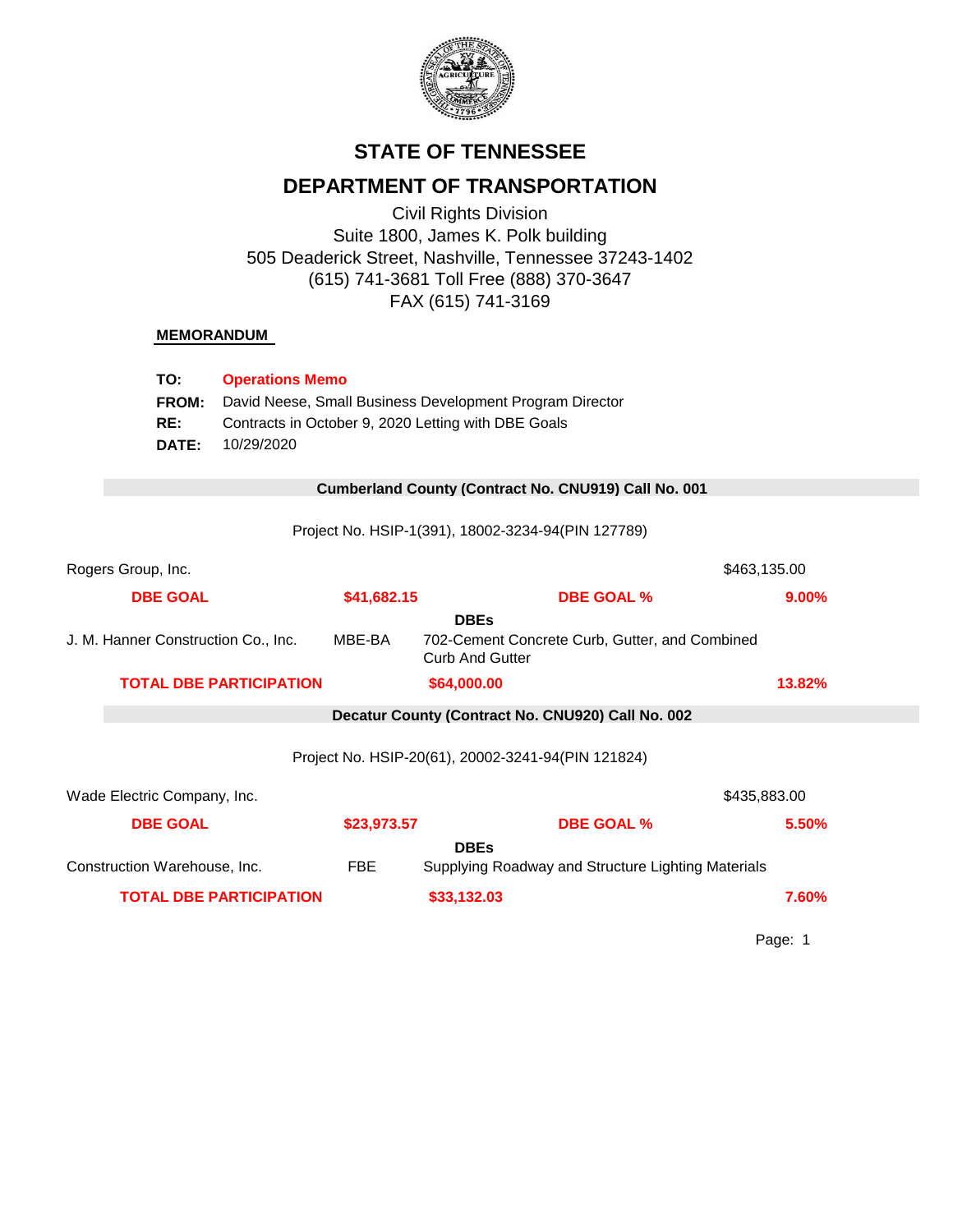# 0 **Blount County (Contract No. CNU317) Call No. 006**

Project No. R-HSIP-33(118), 05001-3289-94(PIN 118422)

| <b>Whaley Construction, LLC</b>                                              |              |                                                                         | \$3,911,137.19   |  |  |
|------------------------------------------------------------------------------|--------------|-------------------------------------------------------------------------|------------------|--|--|
| <b>DBE GOAL</b>                                                              | \$528,003.52 | <b>DBE GOAL %</b>                                                       | 13.50%           |  |  |
|                                                                              |              | <b>DBEs</b>                                                             |                  |  |  |
| Erosion Solutions, LLC<br><b>FBE</b><br>Erosion Solutions, LLC<br><b>FBE</b> |              | 209-Project Erosion Prevention and Sediment Contol<br>Freight (Hauling) |                  |  |  |
| Roadway Solutions, LLC                                                       | <b>FBE</b>   | 705-Guardrail                                                           |                  |  |  |
| TKM, Inc.                                                                    | <b>FBE</b>   | 712-Temporary Traffic Control                                           |                  |  |  |
| <b>TOTAL DBE PARTICIPATION</b>                                               |              | \$529,144.39                                                            | 13.53%           |  |  |
|                                                                              |              | Cannon County (Contract No. CNU311) Call No. 008                        |                  |  |  |
|                                                                              |              | Project No. HSIP-800(35), 08945-3462-94(PIN 125450)                     |                  |  |  |
| Superior Traffic Control, LLC                                                |              |                                                                         | \$381,956.85     |  |  |
| <b>DBE GOAL</b>                                                              | \$19,097.84  | <b>DBE GOAL %</b>                                                       | 5.00%            |  |  |
|                                                                              |              | <b>DBEs</b>                                                             |                  |  |  |
| <b>Professional Traffic Control</b><br>Services, LLC                         | <b>FBE</b>   | 712-Temporary Traffic Control                                           |                  |  |  |
| <b>TOTAL DBE PARTICIPATION</b>                                               |              | \$19,250.00                                                             | 5.04%            |  |  |
| Coffee County (Contract No. CNU316) Call No. 010                             |              |                                                                         |                  |  |  |
| Project No. NH-SIP-55(18), 16009-3241-94(PIN 118486)                         |              |                                                                         |                  |  |  |
| Rogers Group, Inc.                                                           |              |                                                                         | \$339,412.90     |  |  |
| <b>DBE GOAL</b>                                                              | \$25,455.97  | <b>DBE GOAL %</b>                                                       | 7.50%            |  |  |
|                                                                              |              | <b>DBEs</b>                                                             |                  |  |  |
| Kimberly, Inc.                                                               | <b>FBE</b>   | 803-Sodding                                                             |                  |  |  |
| SDM Construction, LLC                                                        | <b>FBE</b>   | Freight (Hauling)                                                       |                  |  |  |
| SDM Construction, LLC                                                        | <b>FBE</b>   | Supplying Bituminous Materials (Liquid Asphalt)                         |                  |  |  |
| <b>TOTAL DBE PARTICIPATION</b>                                               |              | \$25,569.92                                                             | 7.53%<br>Page: 2 |  |  |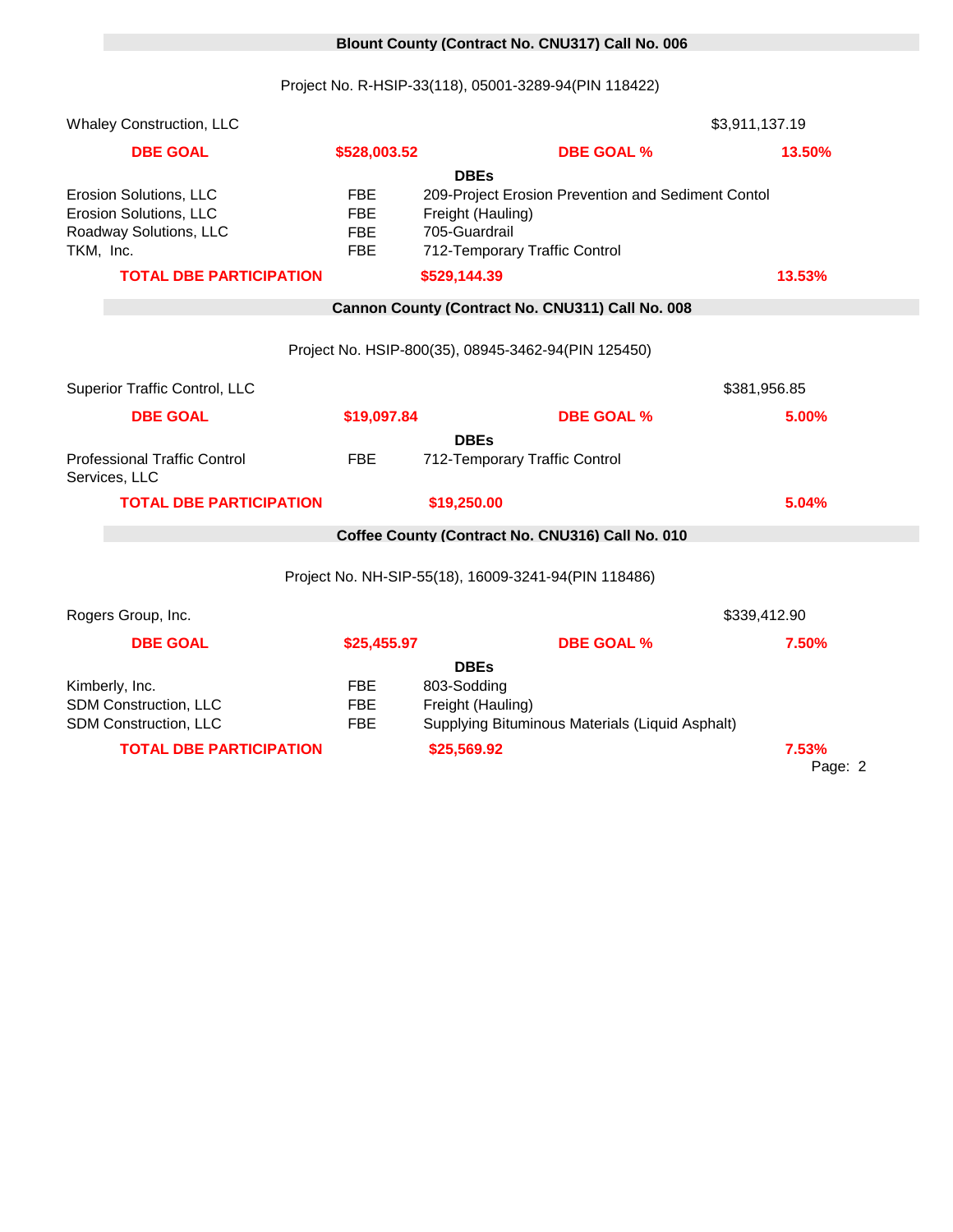## 0 **Hardin County (Contract No. CNU314) Call No. 015**

Project No. STP-128(13), 36010-3223-14(PIN 101885)

Delta Contracting Company, LLC 17710 \$5,073,915.02

| <b>DBE GOAL</b>                                | \$355,174.05 | <b>DBE GOAL %</b>                                  | 7.00% |
|------------------------------------------------|--------------|----------------------------------------------------|-------|
|                                                |              | <b>DBEs</b>                                        |       |
| Damron Trucking, Inc.                          | MBE-BA       | Freight (Hauling)                                  |       |
| Interstate Landscaping of                      | <b>FBE</b>   | 707-Fences                                         |       |
| Mississippi, Inc.                              |              |                                                    |       |
| Interstate Landscaping of                      | FBE          | 717-Mobilization & Demobilization                  |       |
| Mississippi, Inc.                              |              |                                                    |       |
| Interstate Landscaping of                      | <b>FBE</b>   | 740-Geosynthetics                                  |       |
| Mississippi, Inc.                              |              |                                                    |       |
| Interstate Landscaping of                      | <b>FBE</b>   | 209-Project Erosion Prevention and Sediment Contol |       |
| Mississippi, Inc.                              |              |                                                    |       |
| Interstate Landscaping of                      | <b>FBE</b>   | 801-Seeding                                        |       |
| Mississippi, Inc.                              |              |                                                    |       |
| Interstate Landscaping of                      | <b>FBE</b>   | 802-Landscape Planting                             |       |
| Mississippi, Inc.                              |              |                                                    |       |
| Interstate Landscaping of                      | <b>FBE</b>   | 803-Sodding                                        |       |
| Mississippi, Inc.                              |              | 804-Erosion Control Blankets                       |       |
| Interstate Landscaping of<br>Mississippi, Inc. | FBE          |                                                    |       |
| Interstate Landscaping of                      | <b>FBE</b>   | 806-Roadside Maintenance                           |       |
| Mississippi, Inc.                              |              |                                                    |       |
| Tri-State Guardrail & Sign Co., Inc.           | <b>FBE</b>   | 705-Guardrail                                      |       |
|                                                |              |                                                    |       |
| <b>TOTAL DBE PARTICIPATION</b>                 |              | \$355,220.60                                       | 7.00% |

## 0 **Hawkins County (Contract No. CNU001) Call No. 016**

Project No. HSIP-1(394), 37070-3234-94(PIN 127877), 37952-3547-94(PIN 126692), 37952-3548-54(PIN 120812)

| Highway Markings, Inc.          |             | \$172,876.55                                            |              |  |
|---------------------------------|-------------|---------------------------------------------------------|--------------|--|
| <b>DBE GOAL</b>                 | \$13,830.12 | <b>DBE GOAL %</b>                                       | 8.00%        |  |
|                                 |             | <b>DBEs</b>                                             |              |  |
| Pro-Mark, Inc.                  | FBE         | 713-Highway Signing                                     |              |  |
| Pro-Mark, Inc.                  | <b>FBE</b>  | Supplying Highway Signing Materials                     |              |  |
| <b>TOTAL DBE PARTICIPATION</b>  |             | \$14,191.16                                             | 8.21%        |  |
|                                 |             | Loudon County (Contract No. CNU322) Call No. 019        |              |  |
|                                 |             |                                                         |              |  |
|                                 |             | Project No. STP-M-I-75-2(42), 53002-3161-54(PIN 125455) |              |  |
| Stansell Electric Company, Inc. |             |                                                         | \$712,779.39 |  |
| <b>DBE GOAL</b>                 | \$32,075.07 | <b>DBE GOAL %</b>                                       | 4.50%        |  |
|                                 |             | <b>DBEs</b>                                             |              |  |
| B & B Lawn Services, Inc.       | MBE-BA      | 209-Project Erosion Prevention and Sediment Contol      |              |  |

Roadway Solutions, LLC FBE 706-Guardrail Adjusted, Removed, and Reset

Edwards Supply Company FBE Supplying Roadway and Structure Lighting Materials

**TOTAL DBE PARTICIPATION \$32,173.00 4.51%**

Page: 3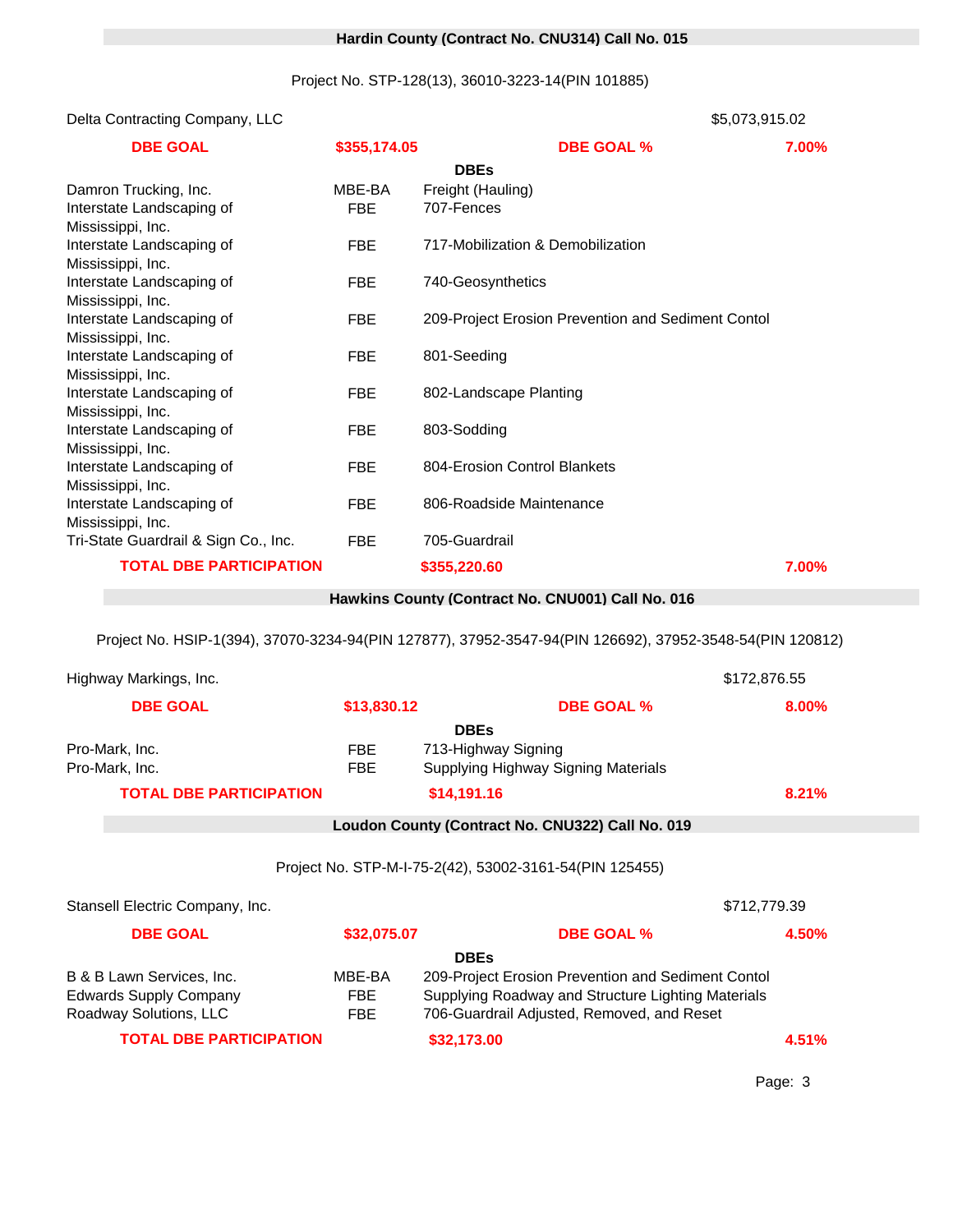## 0 **Loudon County (Contract No. CNU312) Call No. 020**

Project No. STP-SIP-2(253), 53004-3247-94(PIN 125200)

| APAC-Atlantic, Inc.                                                                                                                          |                                                                |                                                                                                                                                                                                   | \$449,838.75    |  |  |
|----------------------------------------------------------------------------------------------------------------------------------------------|----------------------------------------------------------------|---------------------------------------------------------------------------------------------------------------------------------------------------------------------------------------------------|-----------------|--|--|
| <b>DBE GOAL</b>                                                                                                                              | \$40,485.49                                                    | <b>DBE GOAL %</b>                                                                                                                                                                                 | 9.00%           |  |  |
| ELC & Company, Inc.                                                                                                                          | <b>FBE</b>                                                     | <b>DBEs</b><br>712-Temporary Traffic Control                                                                                                                                                      |                 |  |  |
| <b>TOTAL DBE PARTICIPATION</b>                                                                                                               |                                                                | \$52,676.50                                                                                                                                                                                       | 11.71%          |  |  |
|                                                                                                                                              |                                                                | Madison County (Contract No. CNU315) Call No. 021                                                                                                                                                 |                 |  |  |
|                                                                                                                                              |                                                                |                                                                                                                                                                                                   |                 |  |  |
|                                                                                                                                              |                                                                | Project No. NH-I-40-2(337), 57201-3153-44(PIN 114149)                                                                                                                                             |                 |  |  |
| Jones Bros. Contractors, LLC                                                                                                                 |                                                                |                                                                                                                                                                                                   | \$87,990,625.45 |  |  |
| <b>DBE GOAL</b>                                                                                                                              | \$8,799,062.55                                                 | <b>DBE GOAL %</b>                                                                                                                                                                                 | 10.00%          |  |  |
| Campbell Construction, Inc.<br>Interstate Landscaping of<br>Mississippi, Inc.<br><b>Simmons Erosion Control</b>                              | <b>FBE</b><br><b>FBE</b><br><b>FBE</b>                         | <b>DBEs</b><br>604.08-Reinforcement<br>801-Seeding<br>711-Concrete Median Barrier                                                                                                                 |                 |  |  |
| Tennatee Services, Inc.<br>Tennatee Services, Inc.<br>Tennessee Texture, LLC<br>Tri-State Guardrail & Sign Co., Inc.<br>Volunteer Rebar, LLC | MBE-NA<br>MBE-NA<br><b>FBE</b><br><b>FBE</b><br>MBE-BA         | 307-Bituminous Plant Mix Base (Hot Mix)<br>Freight (Hauling)<br>603-Painting<br>713-Highway Signing<br>604.08-Reinforcement                                                                       |                 |  |  |
| <b>TOTAL DBE PARTICIPATION</b>                                                                                                               |                                                                | \$8,799,273.33                                                                                                                                                                                    | 10.00%          |  |  |
|                                                                                                                                              |                                                                | Putnam County (Contract No. CNU270) Call No. 024                                                                                                                                                  |                 |  |  |
|                                                                                                                                              |                                                                | Project No. R-HSIP-135(18), 71011-3233-94(PIN 117819)                                                                                                                                             |                 |  |  |
| Rogers Group, Inc.                                                                                                                           |                                                                |                                                                                                                                                                                                   | \$1,660,633.73  |  |  |
| <b>DBE GOAL</b>                                                                                                                              | \$224,185.55                                                   | <b>DBE GOAL %</b>                                                                                                                                                                                 | 13.50%          |  |  |
| International Traffic Systems, Inc.<br>Kimberly, Inc.<br>Lestar Mineral Development, Inc.<br>Officer & Associates, Inc.<br>TKM, Inc.         | <b>FBE</b><br><b>FBE</b><br>MBE-BA<br><b>FBE</b><br><b>FBE</b> | <b>DBEs</b><br>730-Traffic Signals<br>209-Project Erosion Prevention and Sediment Contol<br>Supplying Bituminous Materials (Liquid Asphalt)<br>Freight (Hauling)<br>712-Temporary Traffic Control |                 |  |  |
| <b>TOTAL DBE PARTICIPATION</b>                                                                                                               |                                                                | \$224,608.10                                                                                                                                                                                      | 13.53%          |  |  |
| Robertson County (Contract No. CNU246) Call No. 025                                                                                          |                                                                |                                                                                                                                                                                                   |                 |  |  |
| Project No. HSIP-25(49), 74018-3207-94(PIN 120959)                                                                                           |                                                                |                                                                                                                                                                                                   |                 |  |  |
| Scotty's Contracting & Stone, LLC<br>\$599,873.69                                                                                            |                                                                |                                                                                                                                                                                                   |                 |  |  |
| <b>DBE GOAL</b>                                                                                                                              | \$56,988.00                                                    | <b>DBE GOAL %</b>                                                                                                                                                                                 | 9.50%           |  |  |
| Creek Sod Farms, Inc.<br>Creek Sod Farms, Inc.<br>F.O.G. Trucking, LLC<br>Lestar Mineral Development, Inc.                                   | <b>FBE</b><br><b>FBE</b><br>MFBE-BA<br>MBE-BA                  | <b>DBEs</b><br>801-Seeding<br>803-Sodding<br>Freight (Hauling)<br>Supplying Bituminous Materials (Liquid Asphalt)                                                                                 |                 |  |  |
| <b>TOTAL DBE PARTICIPATION</b>                                                                                                               |                                                                | \$63,913.18                                                                                                                                                                                       | 10.65%          |  |  |